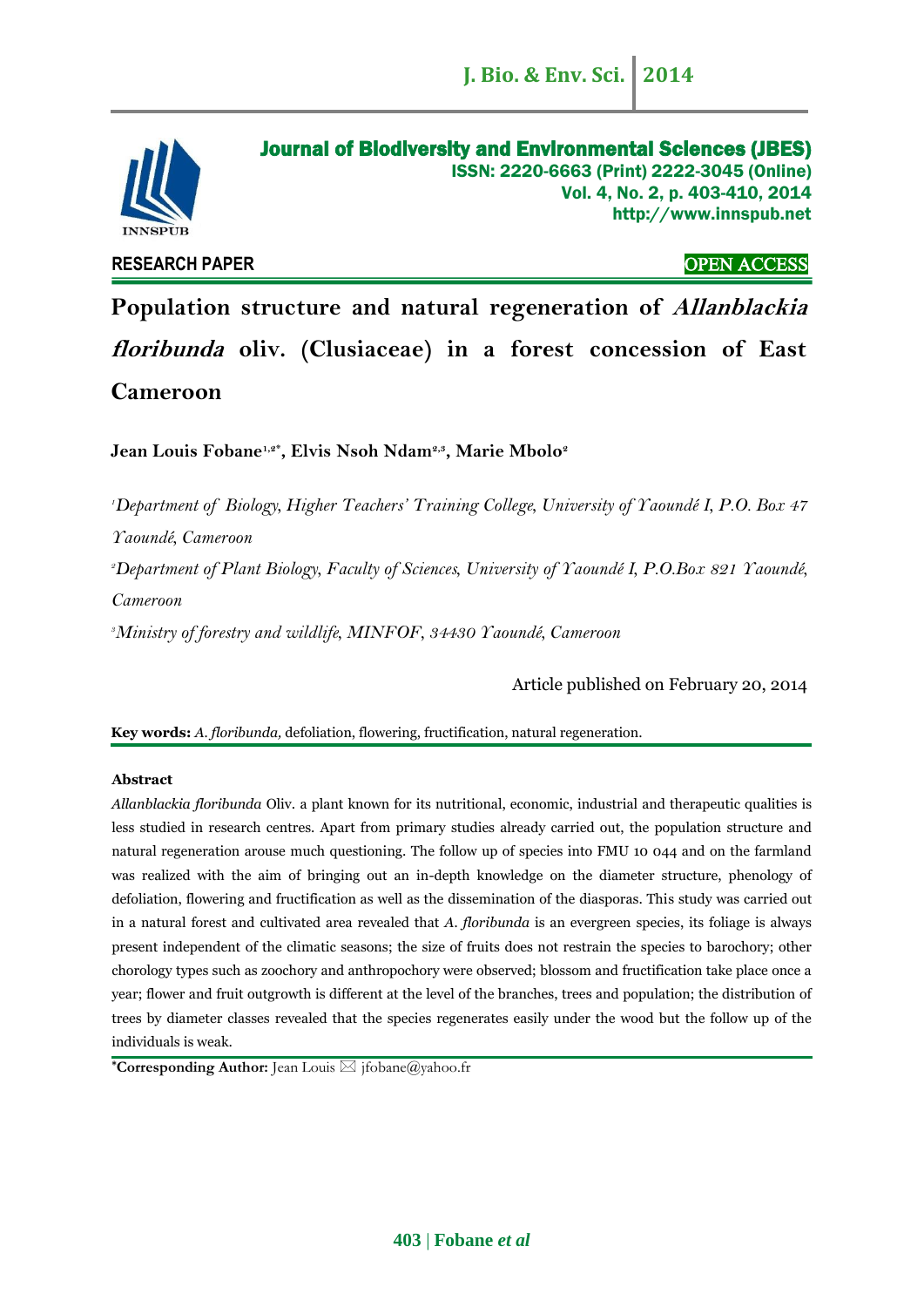# **Introduction**

*Allanblackia* are medium-sized tree species of humid forest zone of Africa producing berry-like fruits that are suspended on long pedicels, and seeds of the genus are recalcitrant (germination success less than 5%, Vivien and Faure 1996). Nine species in the genus have been recorded (Bamps 1969), namely *Allanblackia floribunda* Oliver or tallow-tree, *Allanblackia gabonensis* (Pellegr.) P. Bamps, *Allanblackia kimbiliensis* Spirlet, *Allanblackia kisonghi* Vermoesen, *Allanblackia marienii* Staner, *Allanblackia parviflora* A. Chev., *Allanblackia stanerana* Exell & Mendonça, *Allanblackia stuhlmanii* (Engl.) Engl. and *Allanblackia ulugurensis* Engl. *A*. *parviflora* is distributed in Upper Guinea domain of the Guineo-Congolian region of Africa (Denys, 1980), from Sierra Leone and Guinea to Ivory Coast and Ghana (Bamps, 1969) and is very similar to *A*. *floribunda*, which is distributed in the lower Guinea Domain and the Congo Basin (Bamps, 1969) and (Denys, 1980) from Benin to Democratic Republic of Congo (DRC) and North Angola. *A*. *kisonghi* and *A*. *marienii* are found in DRC, mainly in Bas-Congo and District Forestier Central, the former being also found in Kasai, whereas *A*. *kimbiliensis* is found in DRC and Bwindi forests in Uganda (Bamps, 1969) and (Cunningham, 1992). *A*. *ulugurensis* and *A*. *stuhlmannii* occur in the Eastern Arc mountains of Tanzania. *A*. *gabonensis* is distributed from Cameroon to Democratic Republic of Congo, from 500 to 1750 m elevation above sea level, while *A*. *stanerana* is found from Cameroon to Angola and Democratic Republic of Congo in evergreen littoral forests (Vivien & Faure, 1996).

*Allanblackia floribunda* Oliv. is a fruit tree of Clusiaceae family or Guttiferae. It is a plant which is in abundance in the forests of Central Africa and West Africa (Anonyme, 2004). The seeds of this species are full of enormous potential nutritional and therapeutic: (i) they are consumed by humans in times of starvation and by rodents (Anonyme, 2005), (ii) they produce a butter that is 67.6 to 73% by weight of a seed (Foma & Abdala, 1985), (iii) stearic acid (52-58%) and oleic acid (39-45%) (Hilditch, 1958) contained in the seeds contribute lower cholesterol in the blood and limit cardiovascular events, these acids are popular in cosmetics and food (Bonanome & Grundy, 1988). The bark is used in Cameroon for its therapeutic virtues, is involved in the treatment of cough, dysentery, diarrhea and toothache (Laird, 1996) and (Raponda-Walker & Sillans, 1961) and as an aphrodisiac and pain reliever. Consequently, the species is one of the most commonly used medicinal plants in Cameroon (Laird, 1996) and possibly has even greater potential. For example, Guttiferone F, an HIV-inhibitor (Fuller *et al*., 1999) was found in the extracts of the heartwood from *A*. *floribunda* (Locksley & Murray 1971). The active compounds of its bark contain prenylated xanthone, a natural product acting against human epidermoid carcinoma of the nasopharynx cancer line (Nkengfack *et al*., 2002).

Despite the potentials of this plant is full, it remains untapped because the last fifty years it has been abandoned for other oils which are easier to produce. For this reason, the commercial potential of *A. floribunda* is underestimated. Recently, the Dutch group Unilever is committed to value this oil which according to him, has the ability to solidify at a temperature of 30°C, and can therefore be used in the manufacture of margarine. It was concluded that the production of this oil requires little energy, with the added advantage that the chemical waste products do not have a significant impact on environmental pollution as is the case with palm oil (Anonyme, 2005). According to tests conducted by World Agroforestry Centre (ICRAF), the germination of *A. floribunda* remains a big problem to solve, because it takes a minimum of 15 months to observe the first lifted in natural conditions. As a result, although apparently undeniable economic importance, this plant is not subject to an industrial culture. It stayed away from the research programs. The main objective of this work is to describe the structure of the population and the level of natural regeneration of *A. floribunda* in FMU 10044. More specifically, it is to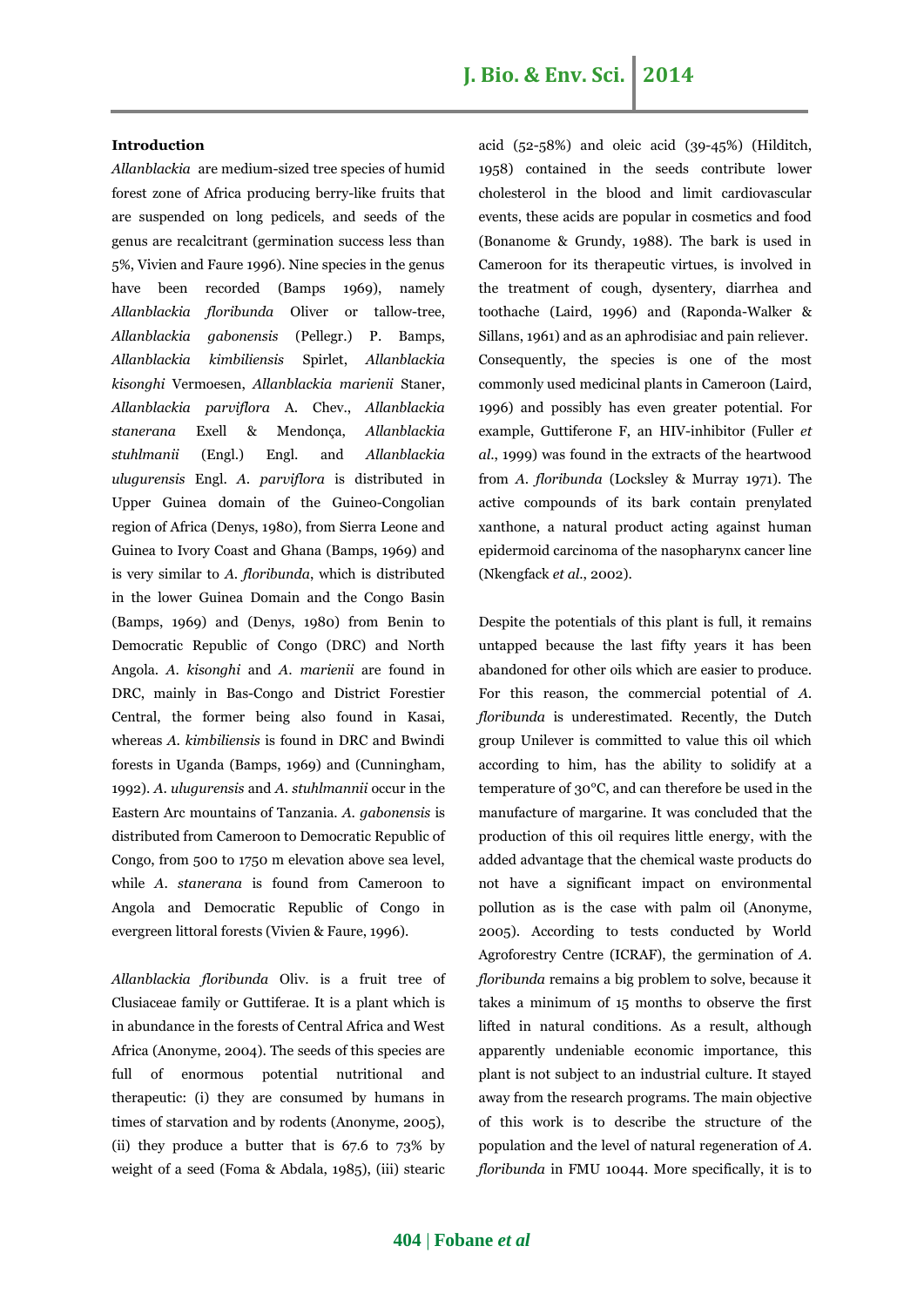determine the structure of the diameters of trees to know the phenology of defoliation, flowering and fruiting; determine the type of dissemination; inventory seedlings in situ.

# **Materials and methods**

# *Study site*

FMU 10044 (Fig. 1) is located in East of Abong-Mbang Lomié, and is bounded on the north by the FMU 10043 and 10045, to the east by the FMU 10,040 and an area of exclusive mining, south and west by agroforestry zone encompassing nearly 41 villages along the roads Abong Mbang Mindourou, Lomié Kongo. The geographical coordinates of the study site are between 3° 10' and 3° 44' North latitude and between 13° 20' and 13° 52' East longitude (Hubert *et al*., 2004). The average temperature in the region oscillates around 24°C. The lowest monthly temperatures are recorded in July (22.8°C) and the highest in April (24.6°C) (Hubert *et al.,* 2004). Data collected between 1999 and 2003 suggest that the average annual rainfall is around 1902 mm. Relatively uniform relief of the FMU 10044 can be described as moderately hilly. It presents a series of hills generally mild slopes interspersed with small streams or swampy depressions usually traversed by perennial streams. Steep slopes can be observed but they are much localized and their height difference rarely exceeds 20 to 35 m. The altitude varies from 500 to 600 m; the highest point is located in the Northeastern part. From geological point of view, most of the FMU based on the complex Precambrian lower base, the main rocks are dark gray mica silver and to a lesser extent quartzites, mica schists and compact gray biotite. The North-East is covered by a complex Precambrian means (series Ayos) characterized by rocks of mica muscovite quartzites and gray interstratified (Hubert *et al.,* 2004). The hydrographic network consists of three permanent watercourses, especially rivers Ndjoo, Ossananga and Dja. Dja remains the most important watershed in the area; it covers the entire northern half of the FMU.

# *Field observations*

An area of 6.4 ha belonging to the FMU 10 044 and cultivated area near the village Mindourou with the same surface were explored in order to appreciate the behavior of individuals into the two environments (forest and field). The choice of this FMU can be explained by their proximity with the village. The studies were conducted on 59 trees identified across the two environments. Particular attention has been made on individuals flowering and fruiting. Diameter measurements were done, the type of dissemination has been studied, flowering and fruiting were followed, the level of natural regeneration and population structure of the species were observed.



**Fig. 1.** Location map of the FMU 10 044 and surrounding FMU.

#### *Population structure*

The structure of the population can appreciate the equilibrium level of a settlement. It also helps to understand whether the species is represented only by adults or if you encounter the seedling too. For the study of this structure, the diameters were used, the diameter measurements are more reliable than the height of trees especially in closed forest.

# *Structure tree diameter*

The structure described here is the diameter of the same species showing the distribution of stems by diameter class. To accomplish this work, red paint was used to mark the stems of *A. floribunda*. A diameter tape was used to measure tree diameter at 1.30 m above the ground. A botanist and two trackers respectively contributed to the identification of the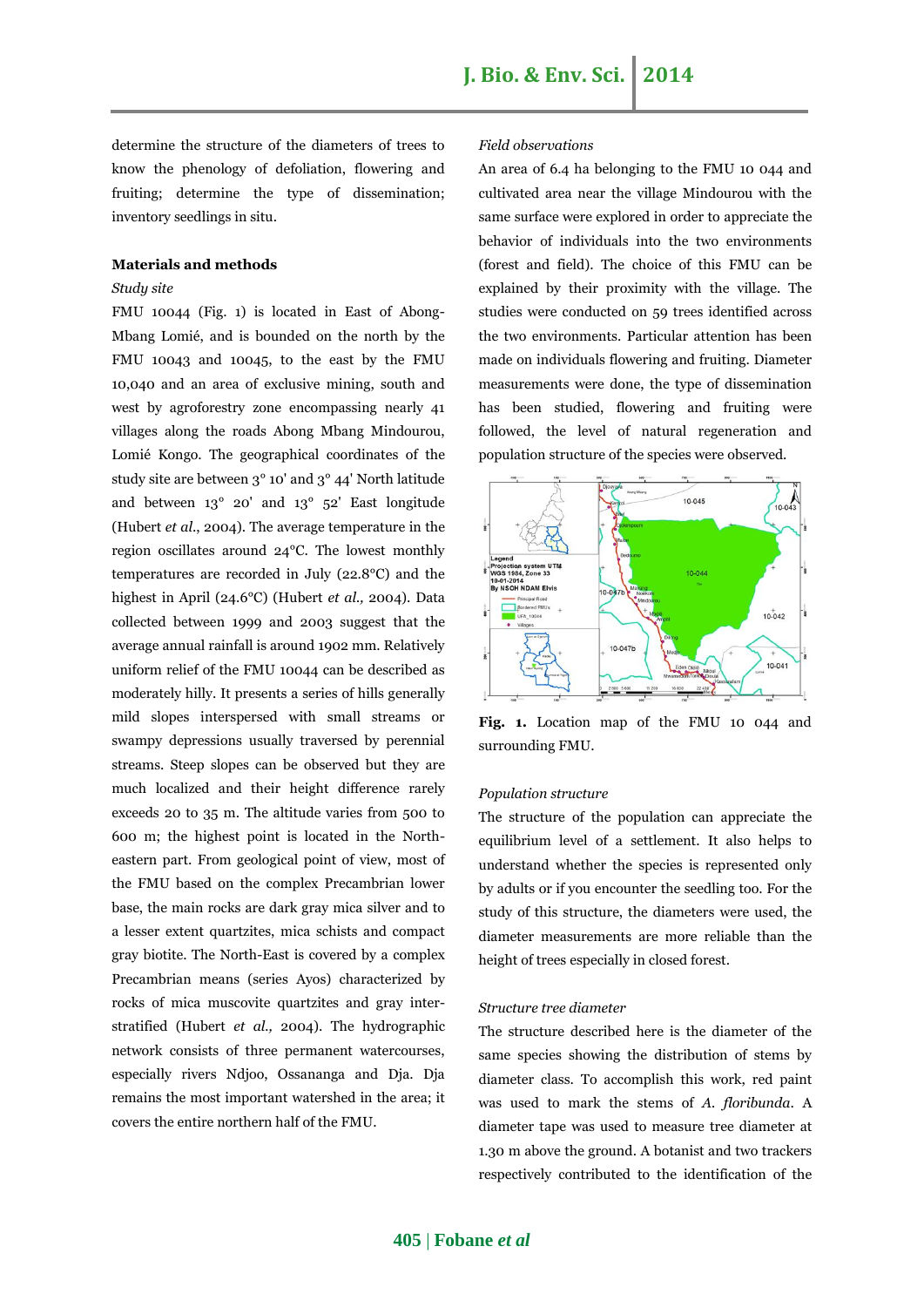species and to reopening transects bushy in certain places.

# *Natural regeneration*

Natural regeneration takes into account several factors in this phenology (leaf, leaf fall, flowering, fructification), dissemination of diasporas on seedling development in situ.

# *Phenology*

Phenology is the study of the effects of weather and climate on plant life stages, including flowering, fruiting, leafing and defoliation (Parent, 1991). Phenology of a species is determined by examining the seasons of the influence of local climatic conditions on the behavior of a species in its natural habitat, knowledge of seasonal manifestation of a biological phenomenon of leafing, flowering and fruiting can contribute effectively to the development of strategies for the use and sustainable management of this species.

# *Defoliation phenology*

For this study the density of leaves depending on the habitat, the frequency of the falling leaves, the variations in shape and size of leaves and branches and the color of young leaves and mature leaves were studied**.**

#### *Flowering phenology*

This work was used to study the behavior of flowers (eg opening or closing of the petals at certain times of the day), to estimate the time required for the passage of flower buds and flowers to the formation of the first fruits.

# *Fruiting phenology*

The minimum time for the fruit completes its maturation, the rate of fall of the fruit, size and shape of fruit dehiscence (explosion, rot) of the fruit were determined.

*Inventory of seedlings in situ*

This study was conducted in forests and cultivated land for a comparison of the potential in the two environments. The level of *A. floribunda* regeneration was determined by counting all seedlings less than one meter in height within a radius of 10 meters from the adult stem. A diameter tape was used to measure the distances from the young stem to the bear's seed.

# *Dissemination*

The study of the dissemination was to determine the mode of dispersal of seeds and fruits as well as officials of the dissemination. For this purpose the traces and clues found around the area enclosed within the framework of this work have been reviewed by the responsible fauna of the host structure.

# **Results**

# *Diameter structures*

Diameter measurements obtained from 59 trees of *A. floribunda* were divided into class of diameter of amplitude 5 cm. All classes are represented in the surface explored in the forest. In the open area (cultivated surface), the classes of diameter below 15- 20 cm were not found during data collection (Table 1).

# **Table 1.** Diameter classes in the environment.

| Number of      |
|----------------|
| tree in        |
| farmland       |
| 0              |
| $\Omega$       |
| 1              |
| $\mathbf{1}$   |
| $\overline{2}$ |
| 3              |
| 1              |
| $\Omega$       |
| $\mathbf{1}$   |
|                |
| 1,07           |
|                |
|                |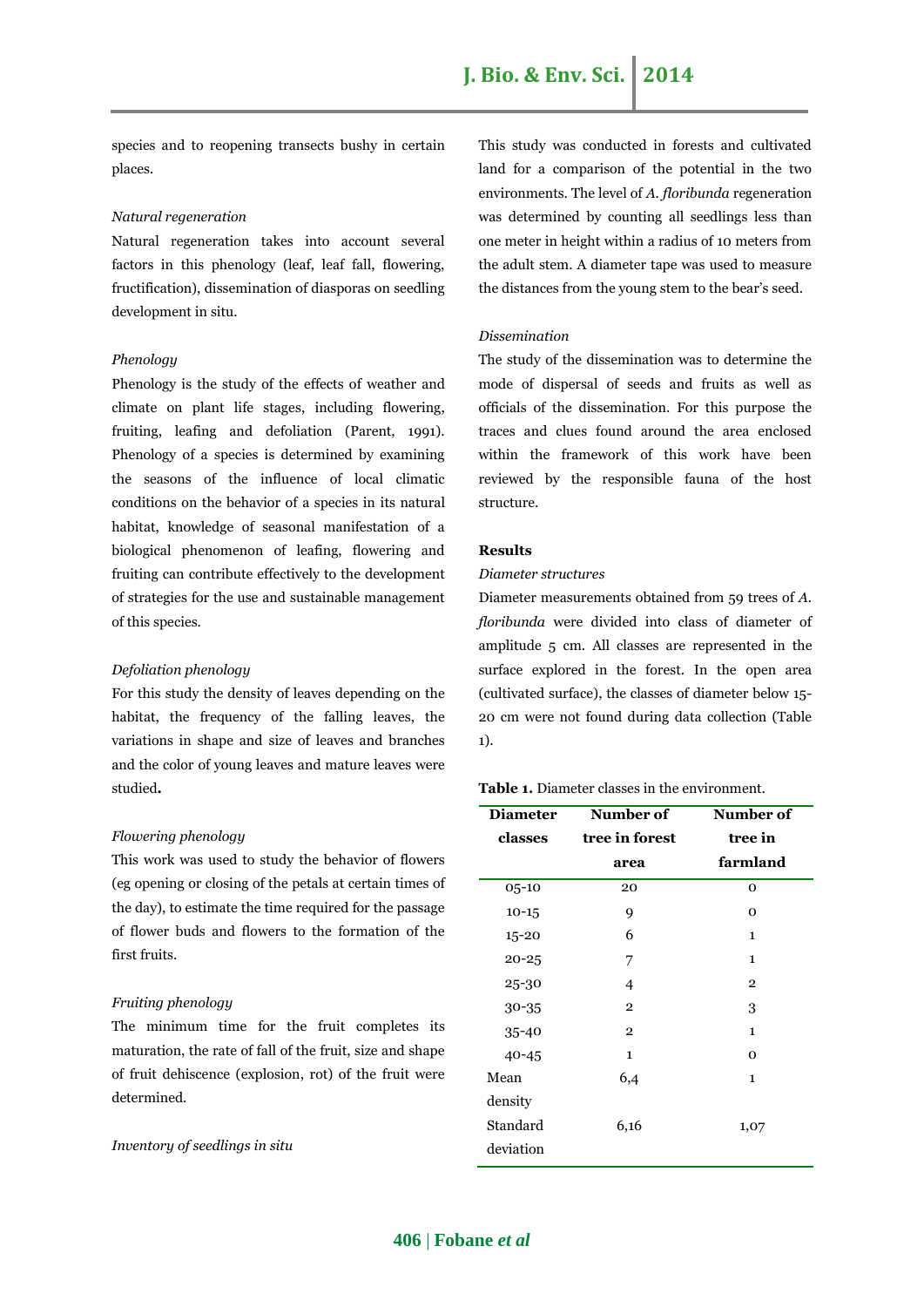The distribution of the trees in forest in classes of diameter presents a reversed J curve, with many trees of small diameters (or young trees). This great number falls quickly at the beginning, then more slowly, while the diameter of the trees increases. The shape of the curve indicates that although there are many young trees and seedlings capable of growing in the forest, a majority of them die quickly, leaving some trees of average size, and even less the average size (Fig. 2).



**Fig. 2.** Distribution of trees in forest area and farmland by diameter class.

# *Trees densities*

Figure 3 shows that, considering their trees with 05 cm ≤DBH ≥45 cm, the mean densities of trees in two types of environment are different. But then, at 95% confidence interval of the student test, the difference in the two environments is not significant. This is explained by the implementation of reduced impact logging techniques (RIL) in this forest concession.



**Fig. 3.** Tree density in forest area and farmland.

# *Natural Regeneration Phenology of Defoliation*

The observations made in the two habitats (forest and cultivated surface) revealed that*,* one does not observe a precise period of defoliation and leaf regeneration. The fall of the old leaves occurs without a particular rate. The leaves fall as they aged. During the dry season, however, the fall of the old leaves is more significant, with variations from one tree to another.

# *Phenology of Flowering*

*A.floribunda* flowering starts from November 15 which is the beginning of the grand dry season (Fig. 4). It is regular and continuous all through the year. This flowering is axial for the young and leaflet twigs. One does not distinguish the inflorescences on the trunk. Most frequently, they can observe on the same tree, and even on the same branch, inflorescences at various stages of evolution. Certain axes carry at the same time floral buttons and/or opened out flowers. The flowers being of large sizes and flowering most often generalized for all branches of the same tree, the biomass produced generally represents a good part of the canopy.



**Fig. 4.** Inflorescences of *A. floribunda*: A, flower buds B, with flowers blooming starts fruiting.

The results obtained from the 59 trees listed on the two habitats present 9 flowering individuals. These include 4 out of 51 identified in forest and 5 out of 8 found on cultivated surfaces.

The various stages of evolution of the inflorescences observed show that each individual and each branch seems to have its own periodicity. Thus, indicating an absence of synchronization at the level of only one tree as well as for the population.

# *Phenology of Fructification*

Fructification starts in the beginning of december and is spread out over several months. Fructification like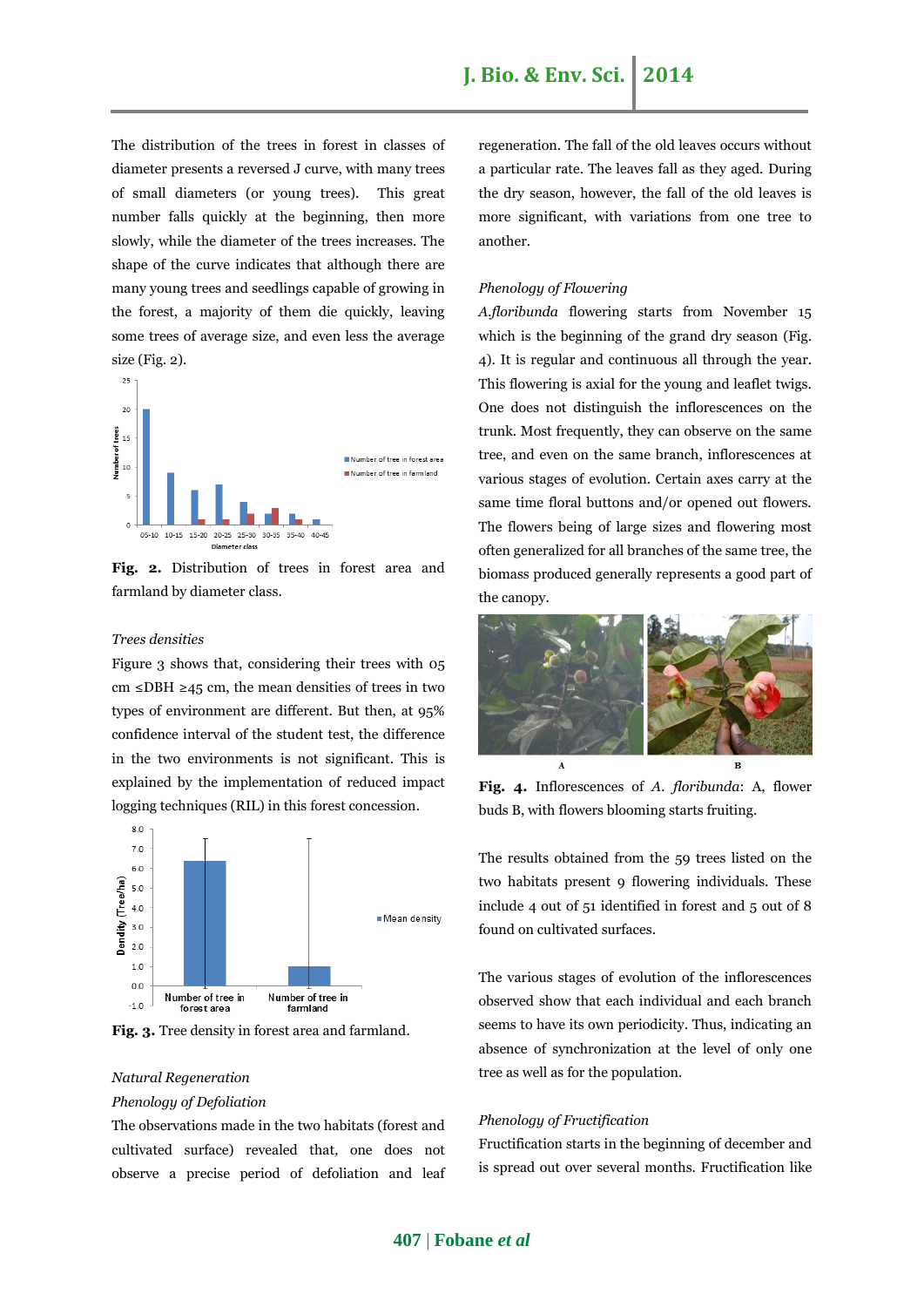the flowering is axial on the young and leaflet twigs. One does not observe fruit formation on the trunk. The simultaneous presence of fruits on the same branch or the same tree with various phases of maturation (young fruit and mature fruit) was very often observed. In addition, this fructification in term of diaspores and biomass is less abundant. Fructification is also characterized by a specific periodicity of each individual (Fig. 5).



**Fig. 5.** Mature fruits and mature seeds of *A. floribunda*: A, mature fruit B, mature seeds.

Fructification is equally spread out like flowering. As for the rate of individuals having fructified on the two habitats under study, 1.98% that is to say 1/51 trees carried fruits in forest against 62.5% that is to say 5/8 trees on cultivated surface. This variation in terms of individuals having fructified after flowering in the two environments could be also explained by an insufficiency of light in forest.

Fruits maturity is effective as from July (Fig.5). Therefore, fruits fall almost every day, they can harvest about one to two fruits per tree. The amount of seeds produced by a fruit gave a proportion varying from 9 to 52 seeds.

# *Dissemination*

The observation of traces of rodents or frugivores such as rat or porcupine shows that the seeds of this species are eaten by animals directly under the seed holder, or by carrying over shorter or longer distances. Several seeds carrying the prints of incisors or half consumed and moved from several meters away from the seed-bearing were frequently observed at the entry of certain burrows. In the same way, humans accidentally disperse seeds between the place of harvest and the village.

# *Inventory of Young plants in situ*

The characteristics of *A. floribunda* fruit should quite naturally for several reasons constitute a barrier to the natural regeneration of this specie. The fruit being a fleshy berry is very appreciated by the animals such as the rodents. They attack not only the epicarp which is fleshy on all its thickness but also the seed itself which is strongly rich in lipids. The counting of the seedlings around seed-bearer made it possible to count a total of 29 young plants of height varying between 50 cm to 1 m and diameter lower than 5 cm (Fig. 6). Certain seedlings were found sporadically in the forest far from seed-bearer following transportation of diasporas by dissemination agents (Humans and Animals).



**Fig. 6.** Natural regeneration of *A. floribunda.*

# **Discussion**

## *Diameter Structures*

The absence 5-10 and 10-15 cm diameter class on cultivated field is due to the cuts made by farmers during creation of farms. The diametric structure of the forest stand is the result of the dynamics of all species and their interactions. These structures which decrease in an exponential way of the smallest classes to the greatest classes of diameter, testify to the stability of this specie, characterized by a regular and sufficient regeneration. However, this is not necessarily the case for other species from the forest habitats such as cultivated land.

On tree height, the results obtained during the data collection corroborate those obtained by Bamps (1969); the species rarely exceeds the size of 30 m. On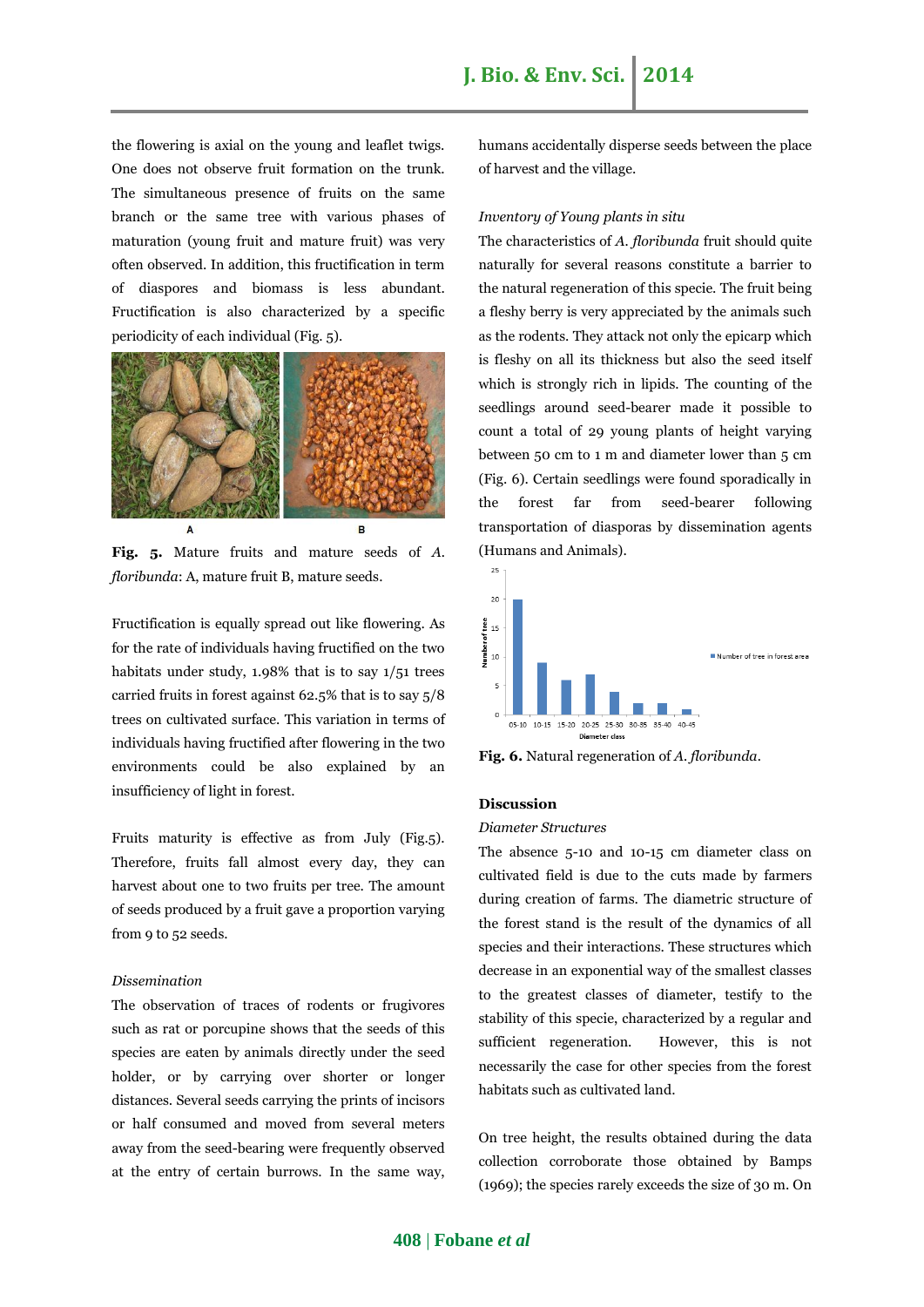the other hand, a single tree was 70 cm in diameter throughout the FMU; contrary to the results obtained by Vivien and Faure (1996), stating that *A. floribunda*  reached 80 cm in diameter.

# *Phenology*

The foliage of A. floribunda is always provided regardless of the climatic seasons means that the species is evergreen, because bears leaves that are renewed continuously. Similarly, observations revealed that the canopy of trees found was more radiant than those found in forest trees. Observations on leaf color can be concluded that the young leaves are dark red color while mature leaves are dark green color.

In forest, only 7.84% of the trees have blossomed against 62.5% of cultivated land. These percentages suggest that light is an important factor in triggering the process of flowering. Observations on the opening times of the parts of the perianth reveal that the flowers open shortly before 6 am and close at dusk. This phenomenon would mean that the moisture influence on the opening of the floral parts.

Passages of buds to open flowers and flowers to the formation of the first fruits are respectively two weeks and three weeks. Contrary to the results obtained by Vivien and Faure (1996) showing that *A. floribunda* flowers twice a year, all individuals bloom once during the same year.

All the individuals flower once during the same year. In the same way, the number of seeds obtained in the fruits of the species is contrary with those obtained by Vivien and Faure in 1996, results according to which *A. floribunda* produce between 40 and 100 seeds per fruit. Fruits carrying nine 09 seeds were found. This phenomenon could be explained either by a bad season of production or by the type of ground where these plants were met.

Morphology and fruit weight should naturally compel the barochory species, but whereas the action of rodents and possibly humans contributes inevitably to some extent, to seed dispersal of this plant. Chorology types such as zoochory and anthropochory respectively seem more justified.

# *Inventory of young plants in situ*

Despite the fact that the seeds are consumed and carried by rodents in this case rats, porcupines, germination of A. floribunda is not affected. Histogram obtained on the diametric structure of plantings has good natural regeneration in the undergrowth (Fig. 6). This histogram shows many seedlings in class between 0-5 cm, which means that the species regenerates easily, but the survival of individuals is low. However, this does not translate into good regeneration easy germination because the young plants from seed found may have been introduced after several years. However artificial germination tests initiated by the World Agroforestry Centre (ICRAF) Yaoundé revealed that the seeds of A. floribunda difficult to germinate, it takes about 15 months to observe the first lifted. Similarly it was found that the seeds remain viable even after spending two years underground. This obstacle to germination could be explained by a non integumentary inhibition (as the epicarp is thin enough that no resistance to break through the radicle) but an internal inhibition in the plant.

# **Conclusion**

*A. floribunda* is a plant whose small diameter individuals are more numerous at the starting stage, and then this number is decreasing gradually as the trees grow older. The species is evergreen; foliage remains green regardless of the climatic seasons. The species recruits among species average stratum of the forest. Heliophilous plant, *A. floribunda* flowers and fruits once during the same year. These phenomena are important in an open environment. In the forest, only the trees exposed to light following the opening of the canopy produce flowers and fruit. The species regenerates well in the undergrowth despite the attack of seeds by humans and animals.